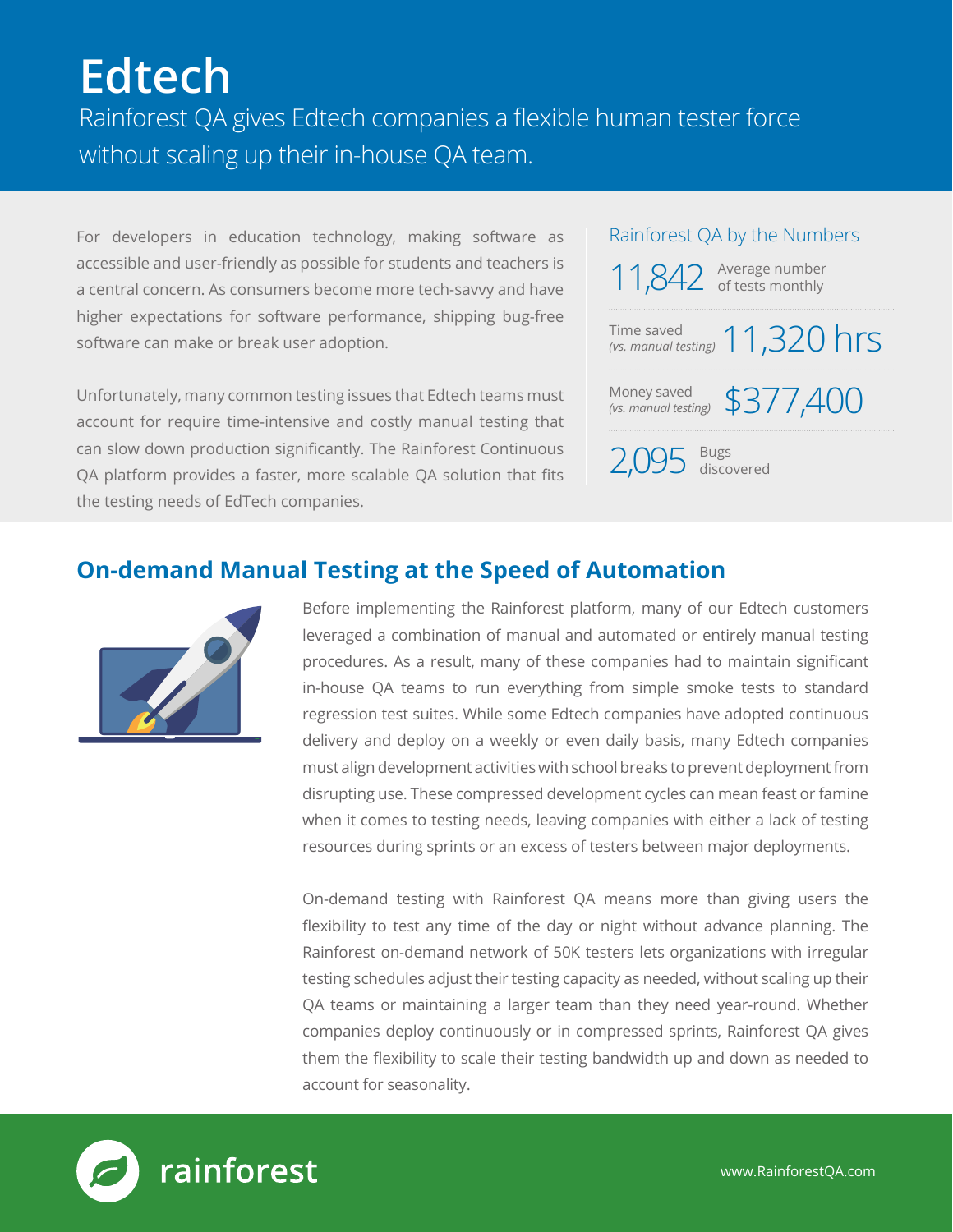#### **Testing Multiple Personas in Parallel for Faster Results**

Edtech companies often cater to a wide range of end users, from students and parents to teachers and administrators. As a result, Edtech platforms and portals often require extensive testing of multiple user permissions and complex activity flows that can be time consuming to execute in-house. For example, a company may need to test whether a homework assignment can be accessed, edited, and reviewed by both teachers and students with different permissions. Testing this flow with traditional manual QA would require a large team or a significant time commitment.

By using Rainforest QA to execute stage-based testing, our customers can ensure that complex flows involving multiple user personas and role-based permissions function correctly. Testing with the Rainforest platform allows companies to test these complex flows in parallel, streamlining the testing process. Rather than waiting days or weeks to run through multiple user flows to identify and fix bugs, companies can get test results in about 30 minutes.



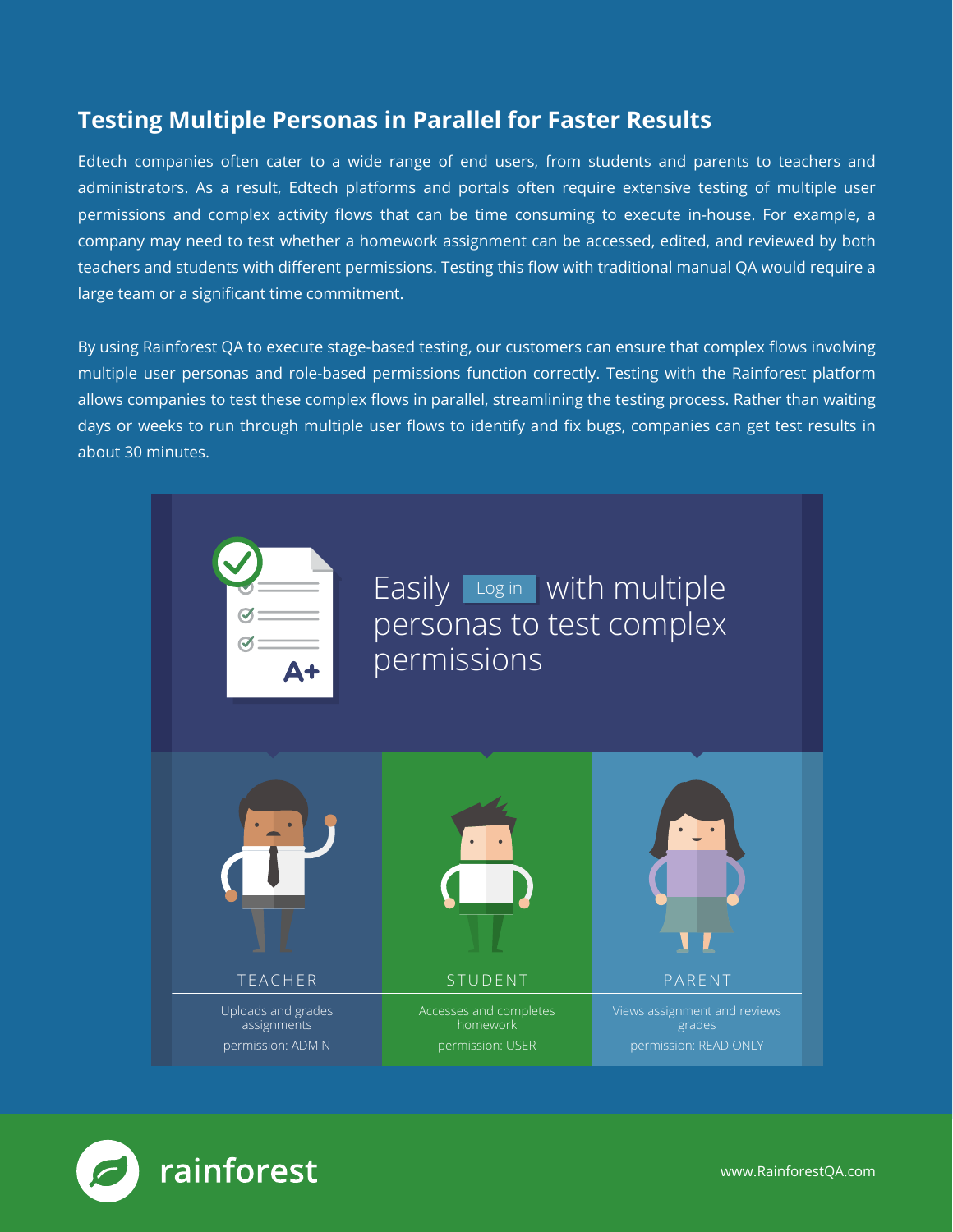

### **Visual Edtech Interfaces Need Human Testers**

Educational software often relies heavily on visuals to communicate complex ideas simply. Testing these interfaces is key since their often-diverse set of end users is unlikely to have formal product training. Edtech user interfaces must be intuitive and easy-to-use, whether the end user is a school administrator or a 10-year-old student. Additionally, with multiple users and an emphasis on engagement and interaction, these interfaces can create complex, difficultto-test user flows. Testing automation doesn't have the human subjectivity needed for accurately testing these types of user experiences. But ensuring that pages display correctly and are easy to navigate is essential to product success, making human testers indispensable to Edtech QA processes.

Interfaces designed for humans should be tested by humans. Because human testers are better at picking out visual problems and coping with small changes to layouts, they do a much better job of gauging how human end-users will interact with the interface. Rainforest QA gives companies access to a scalable pool of vetted human testers on-demand, to ensure accurate assessment of UX. With the Rainforest platform, companies can effectively perform tests that require manual testing, but at the speed of automation.

# Rainforest QA Edtech Customers: